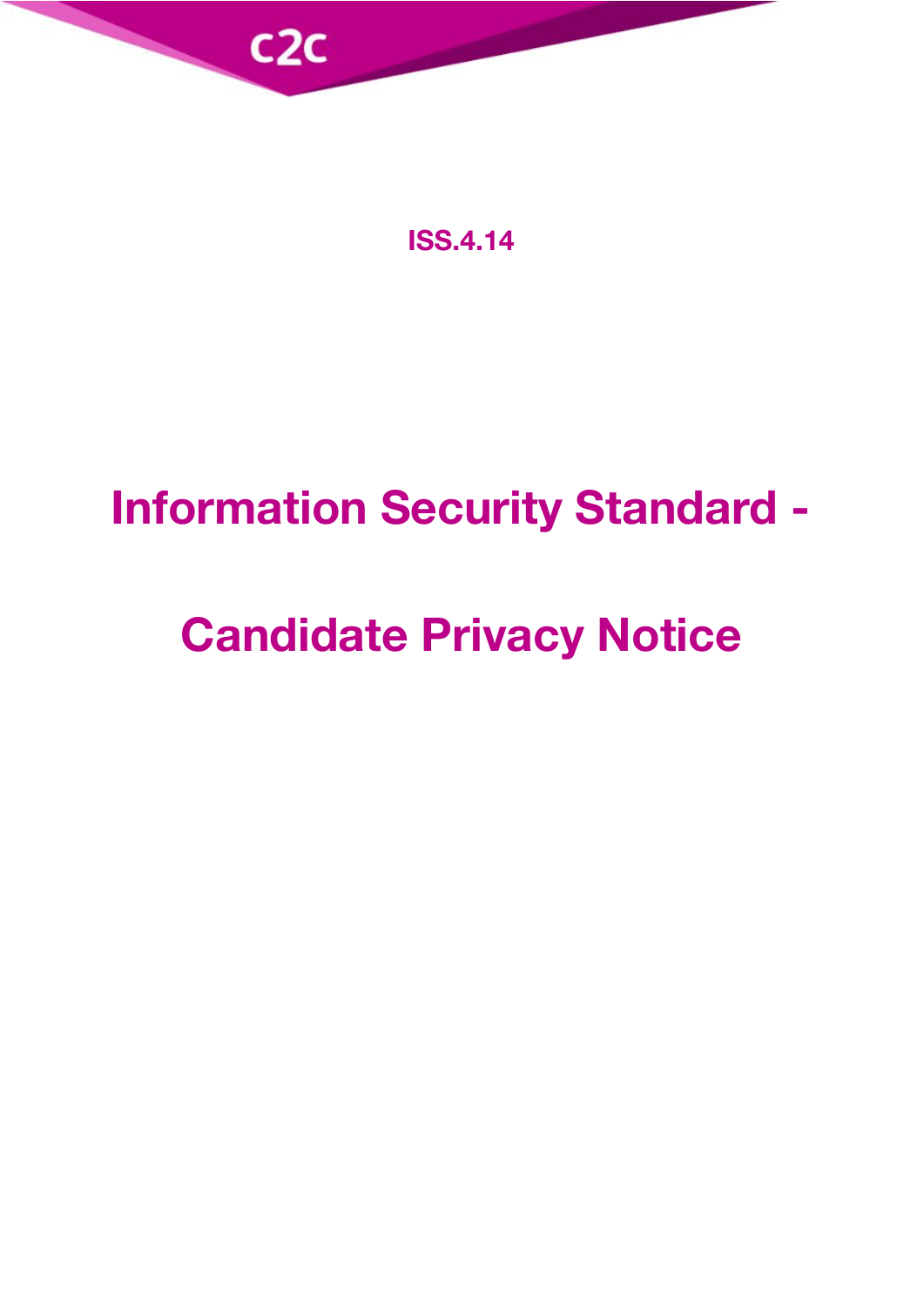

## <span id="page-1-0"></span>Version History

| Version | Date        | Author     | <b>Comments</b>                           |
|---------|-------------|------------|-------------------------------------------|
| 1.00    | 23-May-2018 | Sabiha Ali | Initial Candidate Privacy Notice document |
|         |             |            |                                           |

## <span id="page-1-1"></span>Release Control

The following personnel must formally approve the document prior to assigning a non-draft version number.

| Prepared by (Name & Title)      | Authorised by (Name & Title)                     | Date Approved for Release |
|---------------------------------|--------------------------------------------------|---------------------------|
| Sabiha Ali, HR Business Partner | Michelle Burningham<br><b>Resourcing Manager</b> |                           |
|                                 |                                                  |                           |

## <span id="page-1-2"></span>**Distribution**

| Version | Distributed to   | Date distributed |
|---------|------------------|------------------|
|         | Company Intranet | 24-May-2018      |
|         |                  |                  |

## <span id="page-1-3"></span>Document Review

This Data Privacy Management document will be reviewed each year by the document owner/author following the initial publication. Document to be ratified for publication by the Trenitalia c2c Executive Team.

# <span id="page-1-4"></span>Copyright

The copyright in the contents of this document is property of Trenitalia c2c Limited. The contents in whole or part must not be modified, reproduced or disclosed or disseminated to others or used for purposes other than that for which it is supplied, without the prior written permission of Trenitalia c2c Limited. © 2018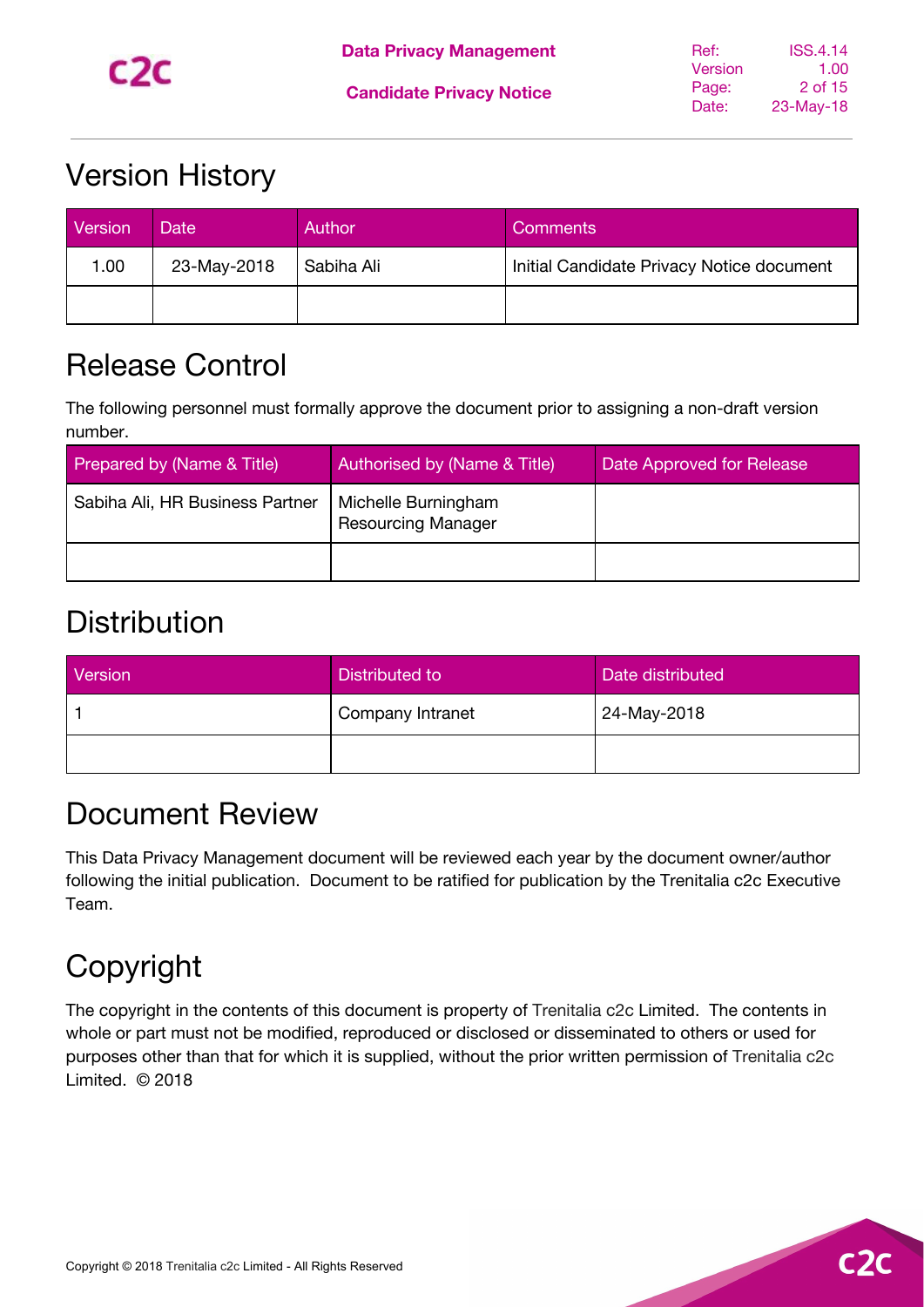

## <span id="page-2-0"></span>Table of Contents

|    | <b>Version History</b>                                                                                                                                                                                                                                | $\overline{2}$                                                                       |
|----|-------------------------------------------------------------------------------------------------------------------------------------------------------------------------------------------------------------------------------------------------------|--------------------------------------------------------------------------------------|
|    | <b>Release Control</b>                                                                                                                                                                                                                                | $\mathbf 2$                                                                          |
|    | <b>Distribution</b>                                                                                                                                                                                                                                   | $\boldsymbol{2}$                                                                     |
|    | <b>Document Review</b>                                                                                                                                                                                                                                | $\boldsymbol{2}$                                                                     |
|    | Copyright                                                                                                                                                                                                                                             | $\mathbf 2$                                                                          |
|    | <b>Table of Contents</b>                                                                                                                                                                                                                              | 3                                                                                    |
| 1. | Introduction                                                                                                                                                                                                                                          | 5                                                                                    |
| 2. | <b>Data Protection Principles</b>                                                                                                                                                                                                                     | 6                                                                                    |
|    | 3. Your rights in relation to your personal data<br>I. Right to be Informed<br>II. Right to Rectification<br>III. Right to Erasure<br>IV. Right to Restrict Processing<br>V. Right to Data Portability<br>VI. Right to Object<br>VII. Right of Access | $\overline{\mathbf{7}}$<br>$\overline{7}$<br>7<br>$\overline{7}$<br>8<br>8<br>8<br>8 |
|    | VIII. Rights in relation to automated decision making                                                                                                                                                                                                 | 8                                                                                    |
| 4. | Personal data we collect                                                                                                                                                                                                                              | 9                                                                                    |
| 5. | How we collect your personal data                                                                                                                                                                                                                     | 9                                                                                    |
| 6. | Why we process your personal data<br>7. If you do not provide your data                                                                                                                                                                               | 10<br>10                                                                             |
|    | 8. Sharing your personal data                                                                                                                                                                                                                         | 11                                                                                   |
|    | 9. Protecting your data                                                                                                                                                                                                                               | 11                                                                                   |
|    | 10. Retention or your personal data                                                                                                                                                                                                                   | 11                                                                                   |
|    | 11. Automated decision-making                                                                                                                                                                                                                         | 12                                                                                   |
|    | 12. Data Protection Officer                                                                                                                                                                                                                           | 12                                                                                   |
|    | 13. Who to Contact About This Notice                                                                                                                                                                                                                  | 12                                                                                   |
|    | Glossary                                                                                                                                                                                                                                              | 13                                                                                   |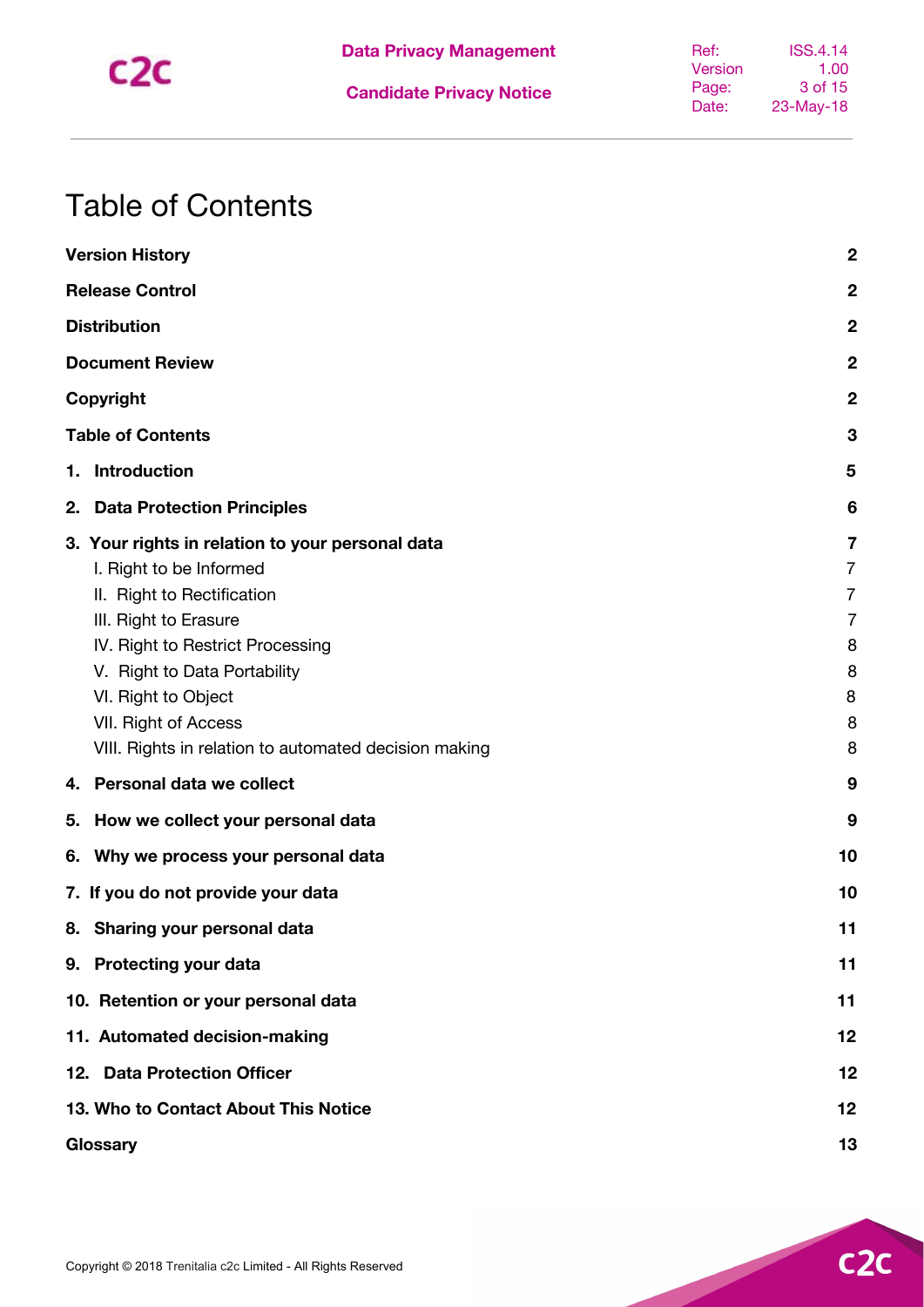## <span id="page-3-0"></span>1. Introduction

At Trenitalia c2c Ltd we take your privacy seriously. We are committed to being transparent about how we collect and use your data and in meeting our data protection obligations in accordance with the General Data Protection Regulation (GDPR). This Privacy Notice describes our privacy practices and approach regarding the collection and use of any personal data we collect about you.

We will process your personal data in accordance with this Privacy Notice, unless such processing conflicts with the requirements of applicable law, in which case, applicable law will prevail.

By submitting your personal data to us, you acknowledge that:

- you have read and understood this Privacy Notice and agree to the use of your personal data as set out
- your personal data may be transferred and processed, for the purposes and in the manner specified in this Privacy Notice
- you are not required to provide any requested information to us, but failing to do so may result in you not being able to continue your candidacy for the job for which you have applied
- all of your representations are true and correct to the best of your knowledge and belief, and you have not knowingly omitted any related information of an adverse nature. Providing any inaccurate information may make you ineligible for employment

Trenitalia c2c Ltd reserves the right to modify this Notice by posting changes to our website. If you submit additional Candidate Data or request to be considered for a Trenitalia c2c Ltd position following the effective date of a modified Notice, your Candidate Data will be handled in accordance with the Notice in effect at that time.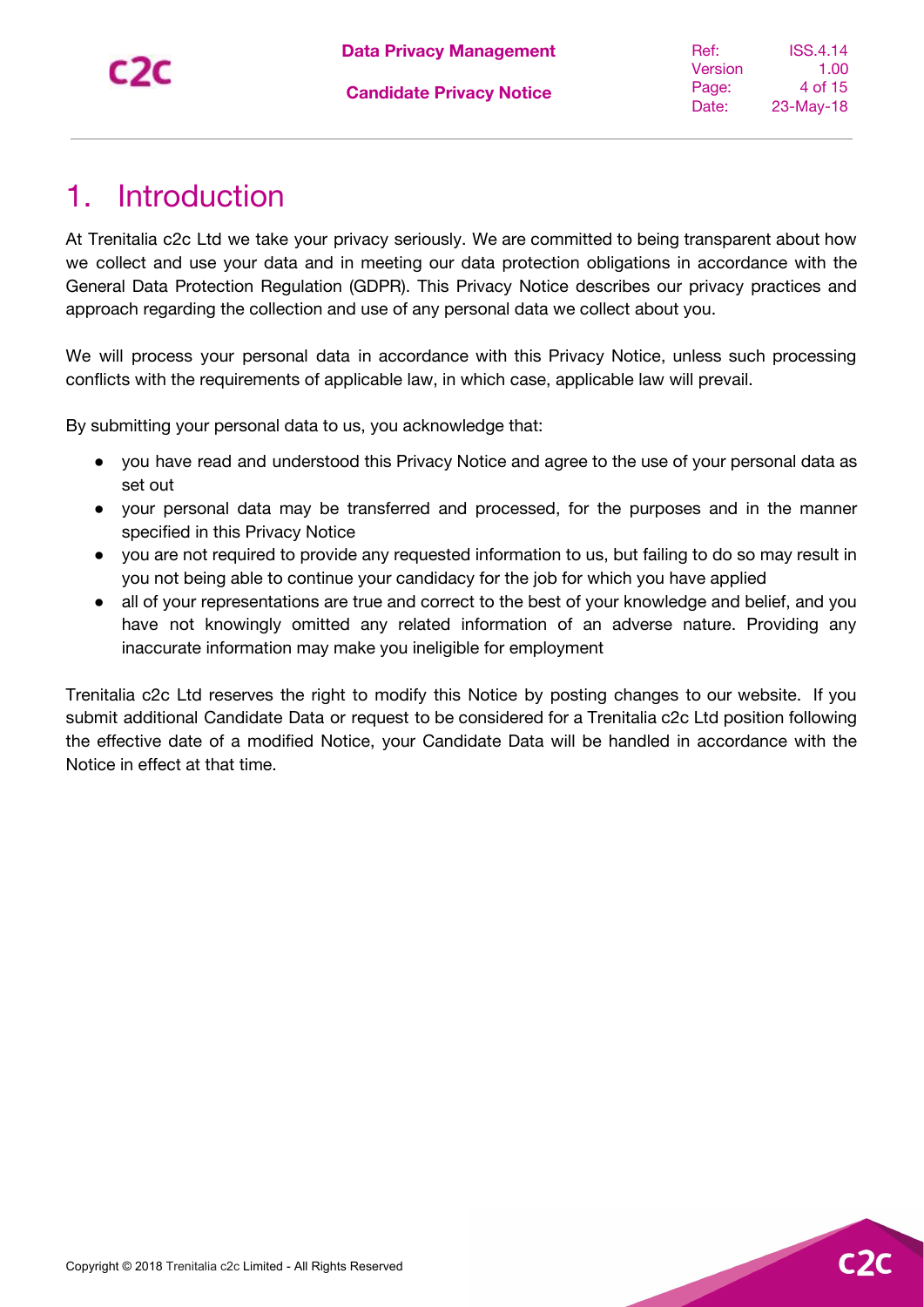

## <span id="page-4-0"></span>2. Data Protection Principles

c2c complies with its obligations under GDPR in relation to your personal data. This includes:

- Lawfulness, Fairness and Transparency
	- *The personal data shall be processed lawfully, fairly and in a transparent manner*
- **Purpose Limitations** 
	- *Personal data shall be collected for specified, explicit and legitimate purposes and not further processed in a manner that is incompatible with those purposes*
- Data Minimisation
	- *Personal data shall be adequate, relevant and limited to what is necessary in relation to the purposes for which they are processed*
- Data Accuracy
	- *Personal data shall be accurate and, where necessary, kept up to date*
	- **Storage Limitations** 
		- *Personal data shall be kept in a form which permits identification of data subjects for no longer that is necessary for the purposes for which the personal data are processed*
- Integrity and Confidentiality (Security)
	- *Personal data shall be processed in a manner that ensures appropriate security of the personal data, including protection against unauthorised or unlawful processing and against accidental loss, destruction or damage, using appropriate technical or organisational measures*
- Accountability
	- *c2c and all c2c Colleagues shall be responsible for, and be able to demonstrate compliance with data protection laws*

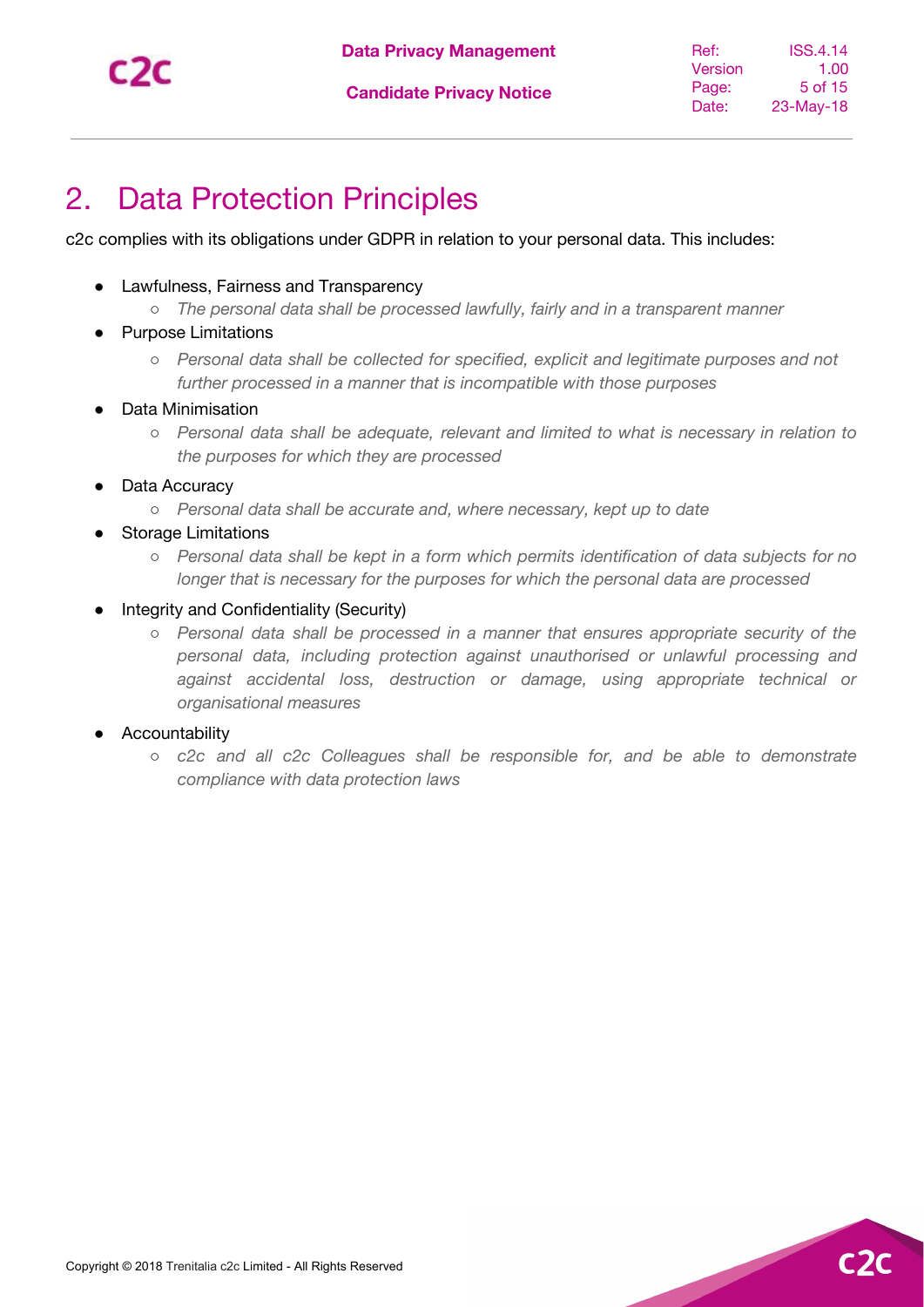$c2$ 

## <span id="page-5-0"></span>3. Your rights in relation to your personal data

Individuals, be they current or former Colleagues, have specific rights under Data Protection Laws. You **must** notify the Data Protection Officer immediately if you get a request from an individual who wishes to exercise one of their below rights:

### <span id="page-5-1"></span>I. Right to be Informed

All individuals have the right to be informed of how we collect and use their data. This is typically done through the c2c Privacy and [Cookies](https://www.c2c-online.co.uk/privacy-and-cookies-notice/) Notice and the [Colleague](https://docs.google.com/document/d/1P4wt1kYwVwXOemc3m2GjGYutP6zLBgzo1lPWi6FyjFA/edit?usp=sharing) Privacy Notice (this Notice).

#### <span id="page-5-2"></span>II. Right to Rectification

Individuals are entitled to have personal data rectified if it is inaccurate or incomplete. We have an obligation to correct the inaccuracies and to respond to the request within one month.

#### <span id="page-5-3"></span>III. Right to Erasure

The right to erasure is also known as 'the right to be forgotten'. This right enables an individual to request the deletion or removal of personal data where there is no compelling reason for its continued processing.

However, the right to erasure does not provide an absolute 'right to be forgotten'. Certain records must be kept under Statutory Law and regulations. The **Data Retention, Media [Destruction](https://docs.google.com/document/d/1QTj9RHtBJQe-FOrhrvCTUBzze9GrnTqmiHuEYpGTIBk/edit?usp=sharing) and Backup** [Policy](https://docs.google.com/document/d/1QTj9RHtBJQe-FOrhrvCTUBzze9GrnTqmiHuEYpGTIBk/edit?usp=sharing) has full details of different record types and lengths of time they will be kept for, however the following types of documents provide a brief example of records required to be kept;

- Financial Records 7 Years
- Health Information upto 40 years

Individuals have a right to have personal data erased and to prevent processing in some specific circumstances:

- Where the personal data is no longer necessary in relation to the purpose for which it was originally collected/processed.
- When the individual withdraws consent.
- When the individual objects to the processing and there is no overriding legitimate interest for continuing the processing.
- The personal data has to be erased in order to comply with a legal obligation.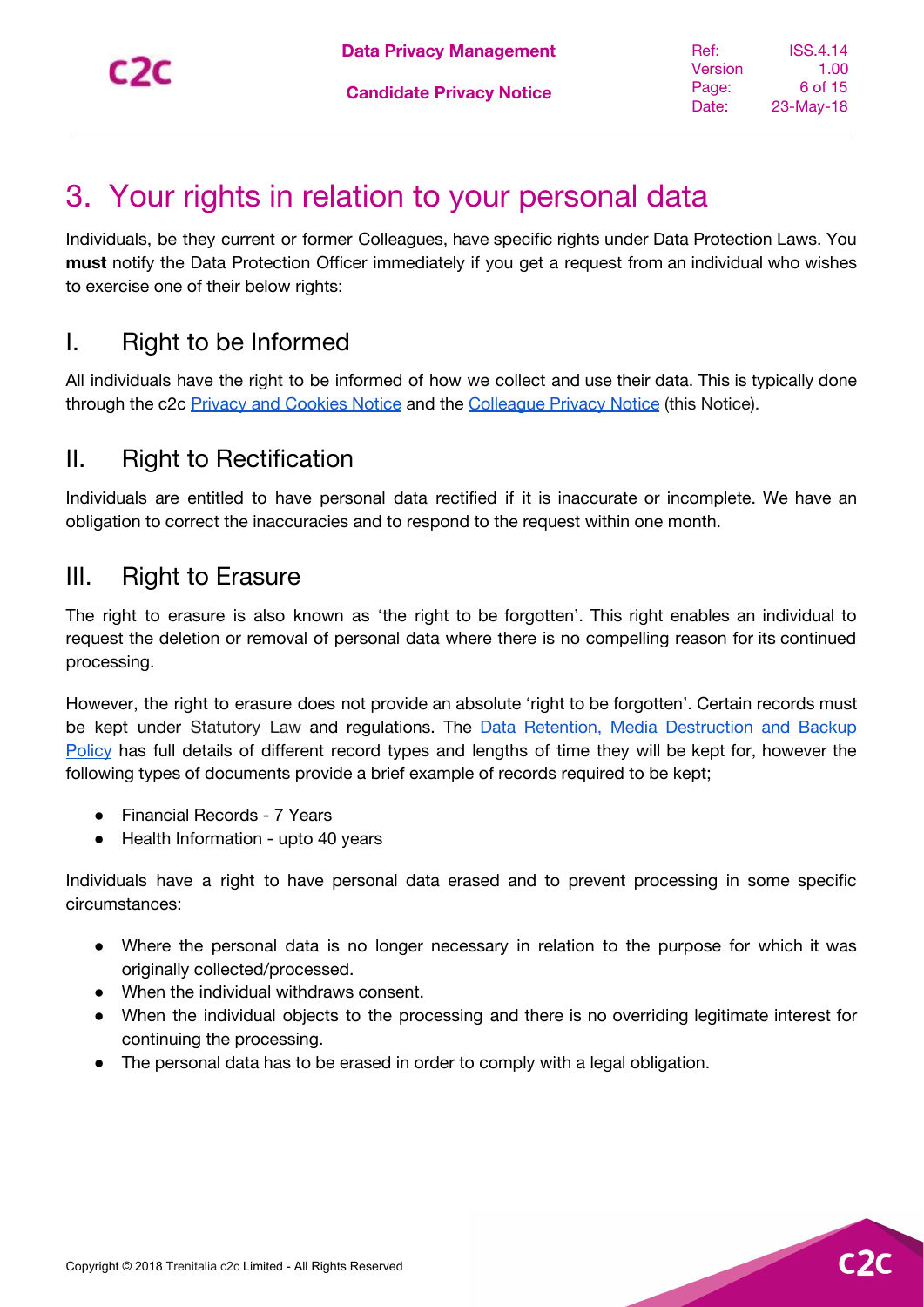

### <span id="page-6-0"></span>IV. Right to Restrict Processing

Individuals have a right to 'block' the processing of their personal data. If we receive such a request we must ensure that we retain just enough information to the restriction is respected in the future.

#### <span id="page-6-1"></span>V. Right to Data Portability

The right to data portability allows individuals to obtain and reuse their personal data for their own purposes across different services. It allows the individual to move, copy or transfer their personal data easily from one IT environment to another in a safe and secure way, without hindrance to usability.

## <span id="page-6-2"></span>VI. Right to Object

Individuals have the right to object to c2c processing their personal data based on legitimate interests and/or direct marketing (including profiling).

#### <span id="page-6-3"></span>VII. Right of Access

All individuals who are a subject of personal data held by c2c are entitled to:

- Obtain a confirmation of the processing;
- Be informed the Personal Data we hold about them;
- Be informed of the categories of Personal Data concerned, and
- Obtain a copy (subject to certain limitations and exemptions).

#### <span id="page-6-4"></span>VIII. Rights in relation to automated decision making

Individuals have the right not to be subject to a decision based solely on automated processing, including profiling, which produces legal (or similarly significant) effects concerning the individual without any human intervention (eg automatic refusal of an online credit application or decisions on recruitment).

c2c does not make any decisions about an individual solely on the basis of automated decision making.

If an individual contacts c2c requesting the execution of any of these rights, the individual should be asked to email [sar@c2crail.net](mailto:dpo@c2crail.net) to make a subject access request.

- Under Data Protection Laws we must respond to valid requests within no more than one month.
- For more info, please see the Subject Access Request Policy & [Guidance](https://docs.google.com/document/d/14-6enouEDc0dksoUZyxEBTUYf6b3WMMrp_Io8Wx8RrU/edit?usp=sharing), or by email at [dpo@c2crail.net.](mailto:dpo@c2crail.net)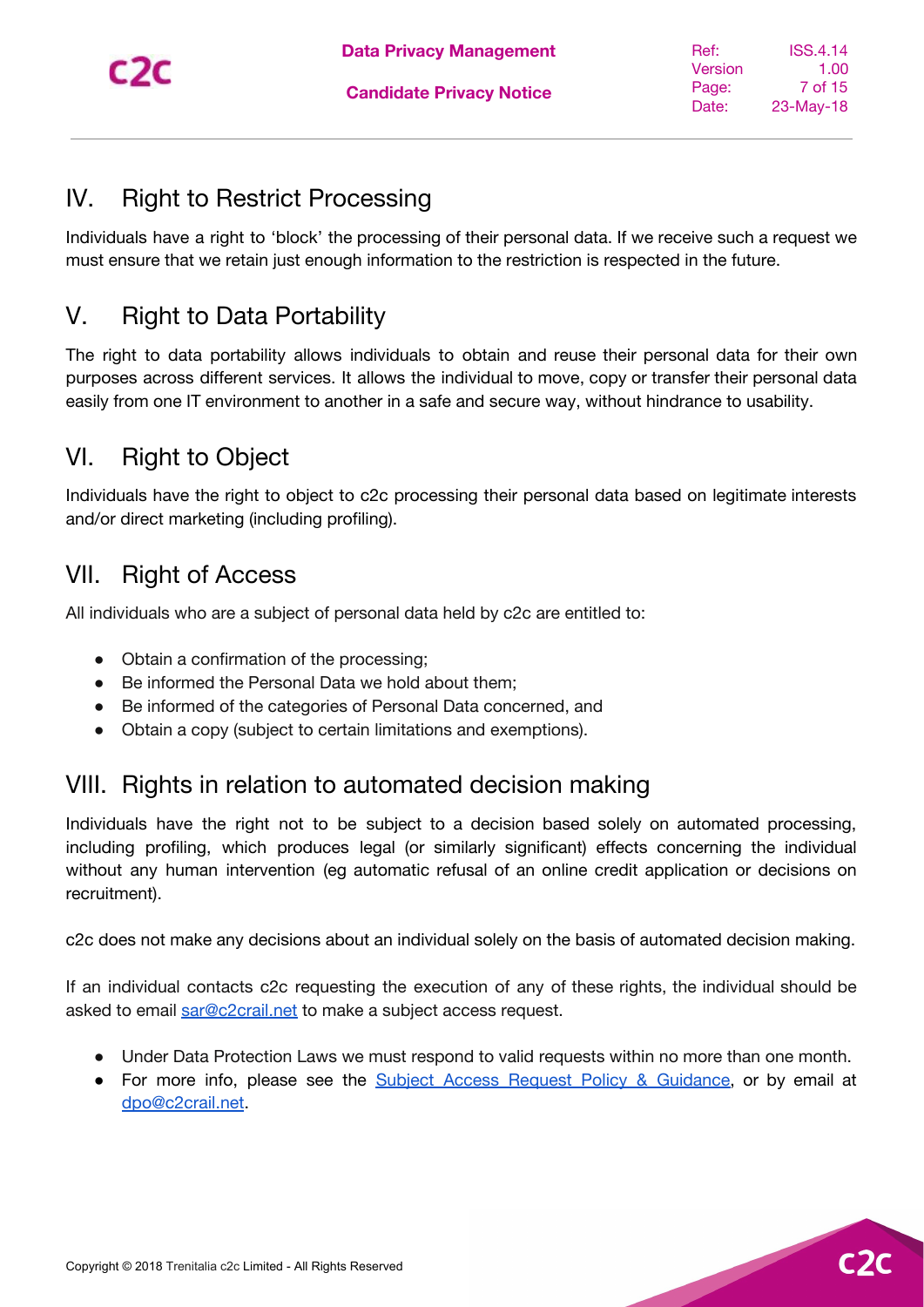$C<sub>2</sub>$ 

## <span id="page-7-0"></span>4. Personal data we collect

We collect a range of personal data about you. This includes:

- your name, address, email address, telephone number and other contact information
- your application form or CV, cover letter, previous and/or relevant work experience or other experience, education, transcripts, or other information you provide to us in support of an application and/or the application and recruitment process
- information from interviews and phone-screenings and assessment you may have
- details of the type of employment you are or may be looking for, current and/or desired salary and other terms relating to compensation and benefits packages, willingness to relocate, or other job preferences
- details of how you heard about the position you are applying for
- information relating to any previous applications you may have made to Trenitalia c2c Ltd

Additional personal data we may collect only once a job offer has been made and accepted include:

- references supplied by former employers or other referees including details of sick leave, disciplinary and performance
- unspent criminal convictions records checks from the Disclosure Barring Service (DBS, Disclosure Scotland)
- financial details including bank details, NI, tax codes
- next of kin details
- right to work documentation such as passport

If you are a self-employed as a contractor you will need to provide some additional information which could include:

- Company corporation details from Companies House
- Public Liability insurance
- VAT registration

We also collect special categories of personal data for for purposes including equality monitoring and reasonable adjustment purposes. This will be sensitive and/or demographic information obtained during the application or recruitment process such as information about your gender, citizenship or nationality, racial or ethnic origin, sexual orientation and health.

## <span id="page-7-1"></span>5. How we collect your personal data

We typically collect your personal data directly from you or through our website. We may sometimes collect additional information from third parties such as recruitment agencies or other publicly available sources such as Linkedin, business Facebook, jobs boards, corporate websites or personal recommendations. We will inform you if we collect your personal information from a third party.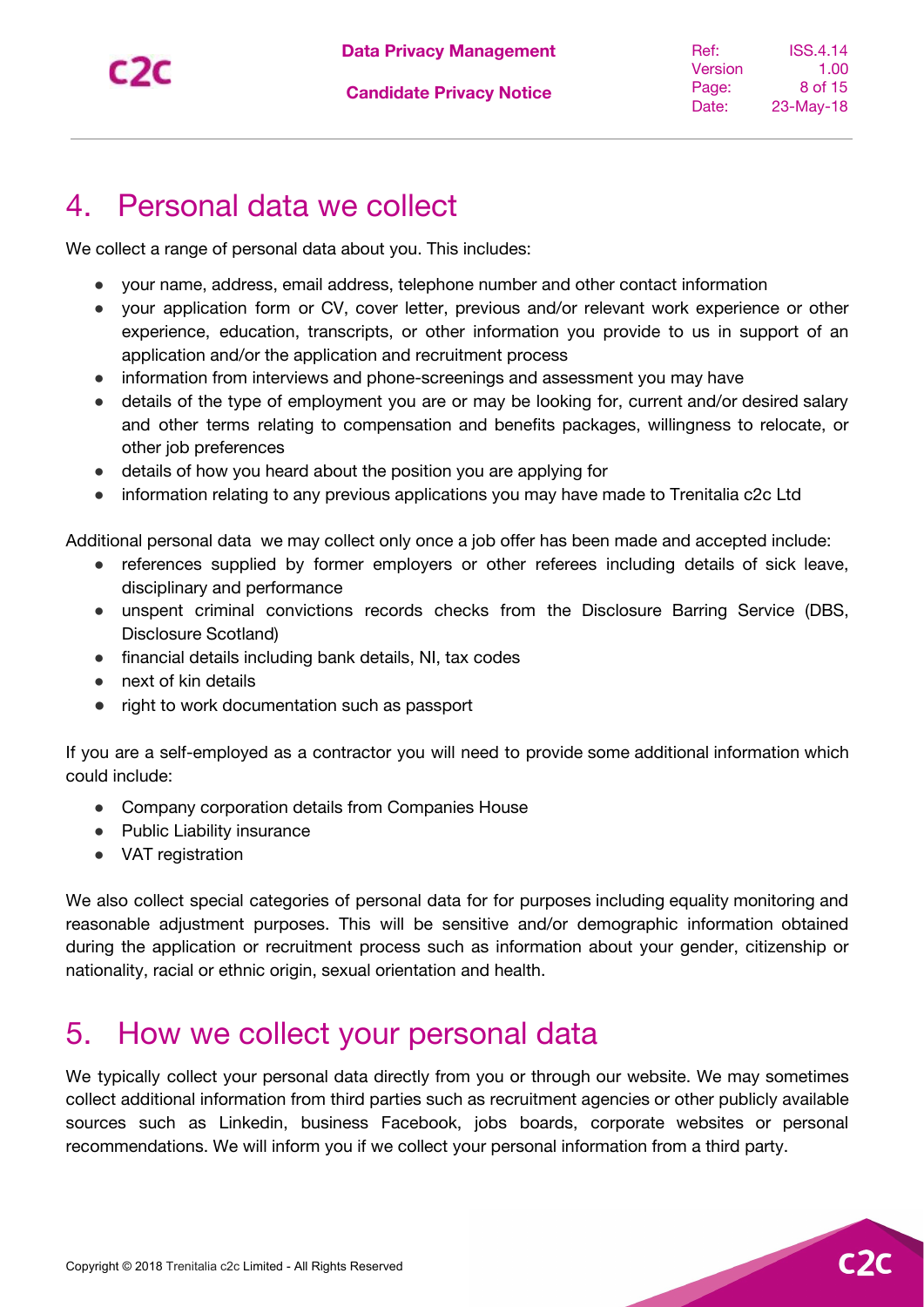$c2$ 

## <span id="page-8-0"></span>6. Why we process your personal data

We collect and process your personal data for legitimate human resources and business management reasons including:

- to manage the recruitment process
- to assess your skills, qualifications to confirm your suitability for employment and to whom to offer a job
- to take steps at your request prior to entering into a contract with you
- to put forward your details to our hiring managers for you to be considered for vacancies
- for equal opportunities monitoring purposes
- making improvements to Trenitalia c2c Ltd's application and/or recruitment process including improving diversity in recruitment practices
- to improve our customer service and make our services more valuable to you

We also need to process your data to ensure that we are complying with our legal obligations. For example:

- checking your eligibility to work in the UK before employment starts if successful
- medical information for making reasonable adjustments at interviews and assessments
- monitoring of our recruitment and hiring process for diversity and equality

In some cases we may also need to process data from candidates/job applicants to respond to and defend against legal claims.

We will not use your data for any purpose other than the recruitment exercise for which you have applied, onboarding if you are successful and for equality monitoring purposes.

## <span id="page-8-1"></span>7. If you do not provide your data

You are under no statutory or contractual obligation to provide data to us during the recruitment process. However, if you do not provide the information, we may not be able to process your application properly, or at all. Neither are you under any obligation to provide information for equal opportunities monitoring purposes,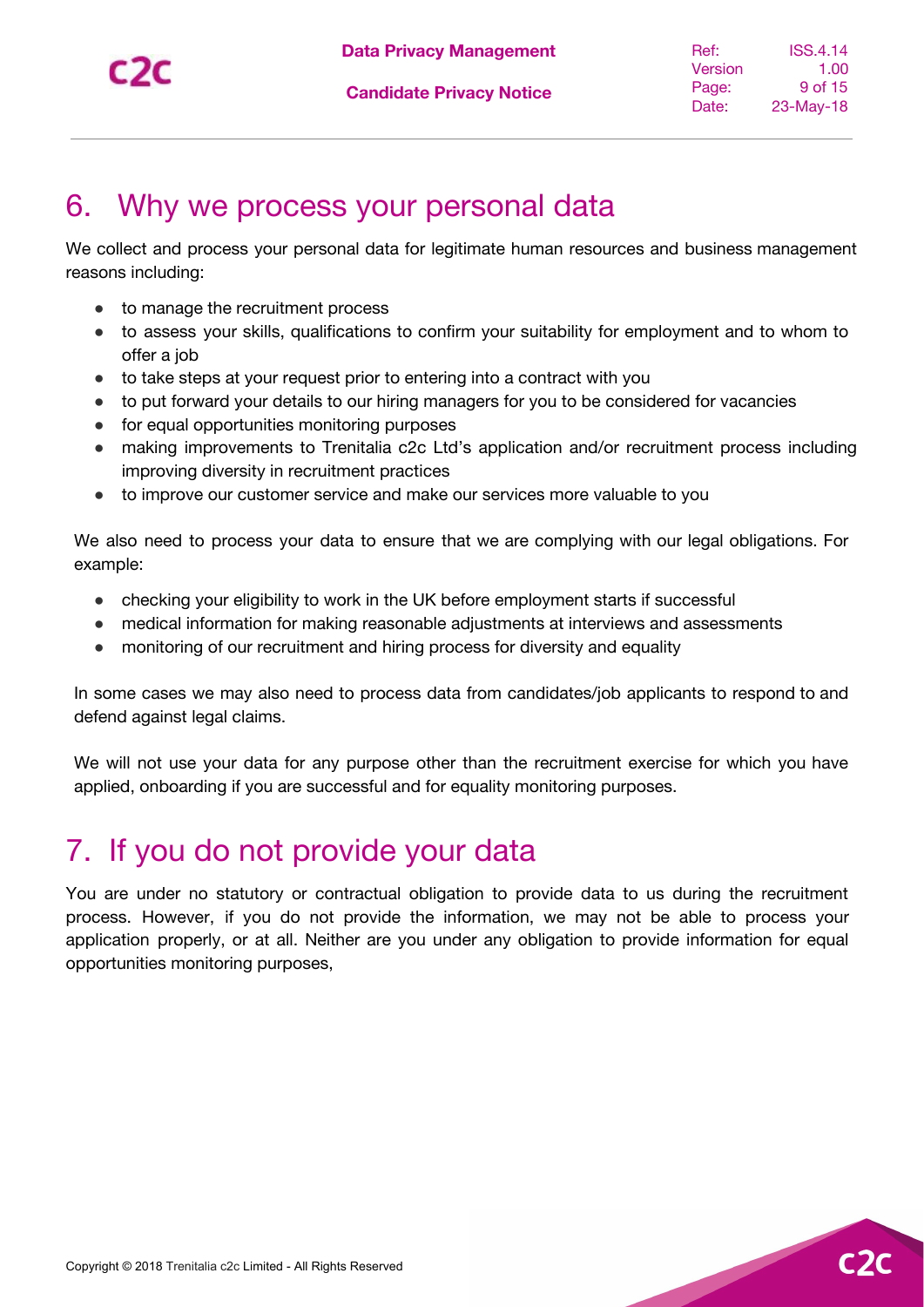Ref: Version Page: Date: ISS.4.14 1.00 10 of 15 23-May-18

 $C<sub>2</sub>$ 

## <span id="page-9-0"></span>8. Sharing your personal data

Your information will be shared internally with the HR team, interviewers involved in the recruitment process, managers in the business area with a vacancy and IT staff if access to the data is necessary for the performance of their roles. These individuals will be in the the European Economic Area ("EEA").

We will only share your data with external third party providers within the EEA solely for the purposes of performing the services consistent with the protections specified in this Notice. For example, The OPC for assessments.

## <span id="page-9-1"></span>9. Protecting your data

We take the security of your data very seriously and are aware of the requirement to ensure your data is protected against accidental loss, destruction, disclosure or abuse and is not accessed except by those authorised to do so to carry out their duties. All personal data we collect is stored on our HR management systems and IT systems inside the EEA. By submitting your personal data, you agree to this transfer, storing or processing.

We have implemented and use appropriate technologies and procedures to protect your data against such data breaches. However, we cannot guarantee the security of any data you disclose online. You accept the inherent security implications of sending information over the internet and will not hold us responsible for any breach of security unless we have been negligent.

## <span id="page-9-2"></span>10. Retention or your personal data

In line with data protection principles we will retain your personal information for as long as necessary to fulfil the purposes we collected it for, including any legal, accounting, reporting and legitimate requirements.

If your application for employment is unsuccessful we will hold your application for six months, after which it will be securely destroyed unless you request its distrustruction beforehand.

If your application is successful, personal data gathered during the recruitment process will be transferred to your personnel file and retained during your employment in compliance with c2c retention periods.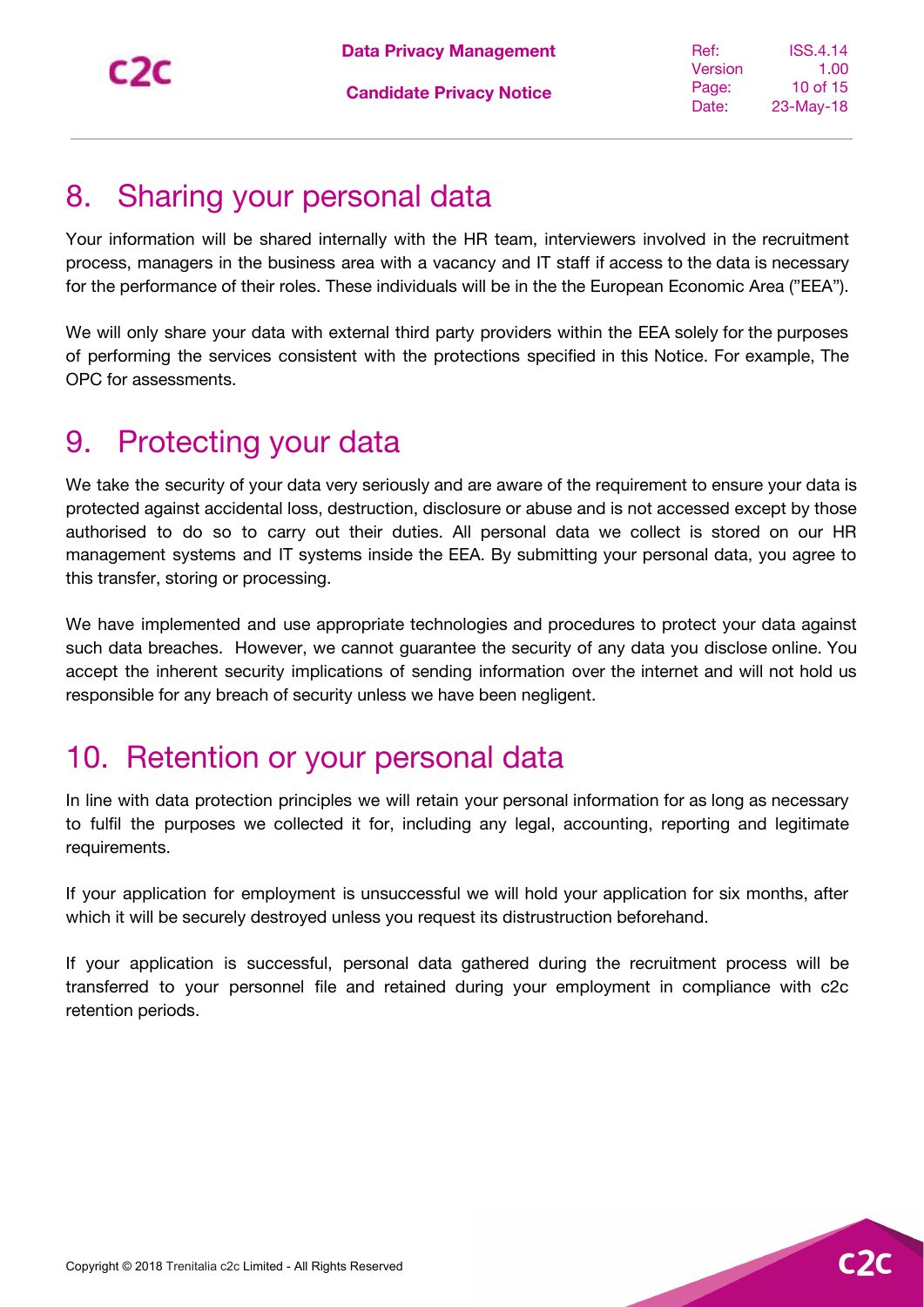$C<sub>2</sub>$ 

## <span id="page-10-0"></span>11. Automated decision-making

We do not make recruiting or hiring decisions based solely on automated decision-making within the meaning of the EU Data Protection Directive. We will provide you an opportunity to express your views and will provide any other safeguards required by law.

## <span id="page-10-1"></span>12. Data Protection Officer

c2c has appointed a Data Protection Officer to ensure we protect your personal data and comply with data protection legislation.

If you any questions, concerns or complaints about how c2c uses your personal data, or if you want to exercise your rights regarding your personal data, please contact our Data Protection Officer by any of the following:

- **Email:** [dpo@c2crail.net](mailto:dpo@c2crail.net)
- **Phone:** 0330 109 8130
- **Write to:** Data Protection Officer, Trenitalia c2c Limited, 2nd Floor, Cutlers Court, 115 Houndsditch, London EC3A 7BR

You have the right to lodge a complaint with the Information Commissioner's Office. Further information, including contact details, is available at [https://ico.org.uk](https://ico.org.uk/) or call 033 123 1113.

## <span id="page-10-2"></span>13. Who to Contact About This Notice

Any questions about this policy should be directed to the Human Resources department.

**Email:** hr@c2crail.net

**Write to:** Human Resources, Trenitalia c2c Limited, 2nd Floor, Cutlers Court, 115 Houndsditch, London EC3A 7BR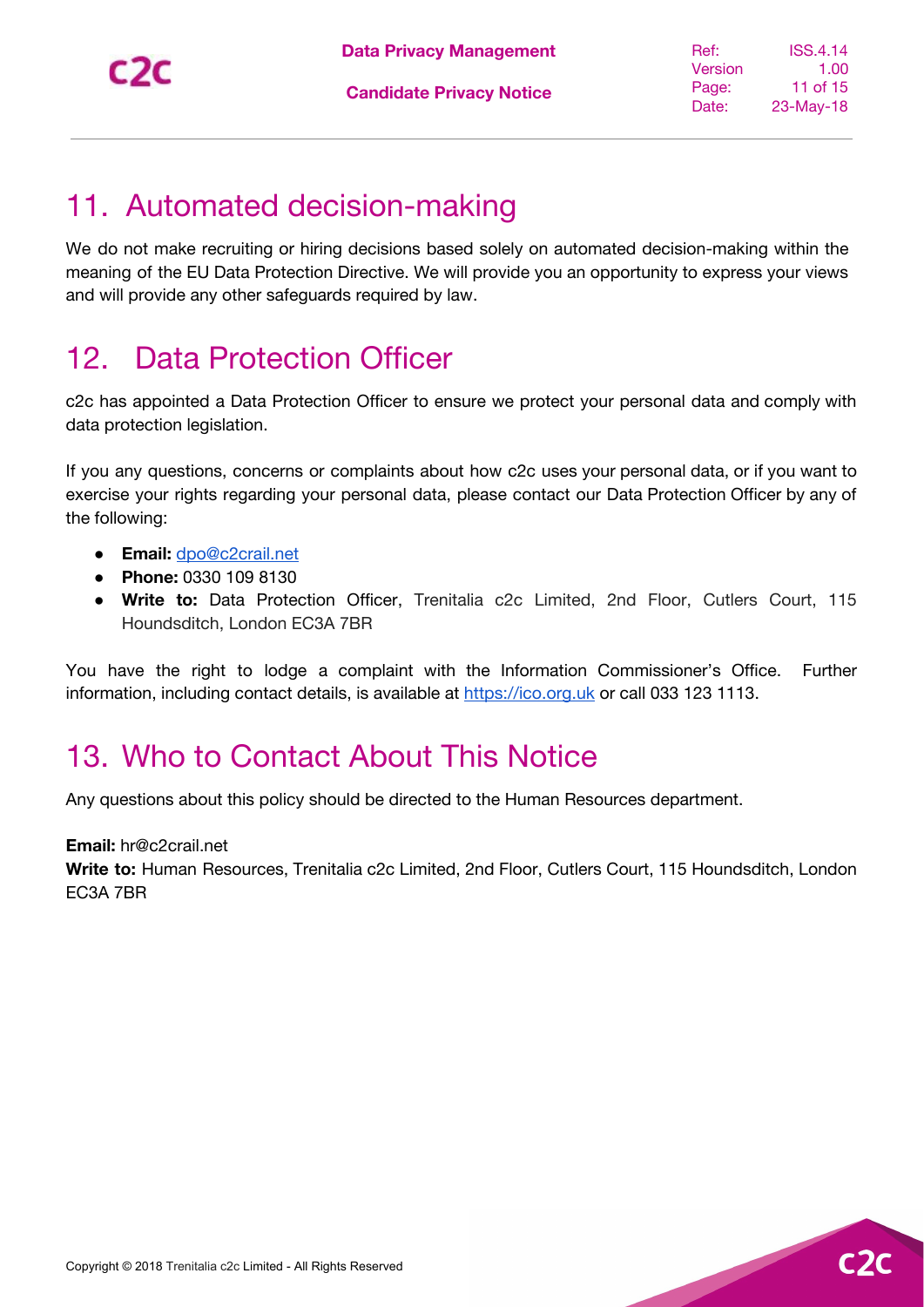# <span id="page-11-0"></span>**Glossary**

| <b>Term</b>                                                                                                                                                                                   | <b>Meaning</b>                                                                                                                                                                                                                                                                                                                                                                                                |
|-----------------------------------------------------------------------------------------------------------------------------------------------------------------------------------------------|---------------------------------------------------------------------------------------------------------------------------------------------------------------------------------------------------------------------------------------------------------------------------------------------------------------------------------------------------------------------------------------------------------------|
| Colleagues                                                                                                                                                                                    | c2c<br>Volunteers,<br>Employees, Community<br>Consultants,<br>all<br>Contractors, Suppliers and Vendors.                                                                                                                                                                                                                                                                                                      |
| <b>Community Volunteer</b>                                                                                                                                                                    | A person or organisation that freely provides a service or performs a<br>designated role or activity.                                                                                                                                                                                                                                                                                                         |
| Contractor / Supplier / Vendor /<br>Consultant                                                                                                                                                | A person or organisation that undertakes a contract to provide<br>goods, works, services or tenancy to c2c                                                                                                                                                                                                                                                                                                    |
| Controller<br>A person, organisation, public authority, agency or other body<br>which, alone or jointly with others, determines the purposes and<br>means of the processing of personal data. |                                                                                                                                                                                                                                                                                                                                                                                                               |
| Data Classification:                                                                                                                                                                          |                                                                                                                                                                                                                                                                                                                                                                                                               |
| <b>CONFIDENTIAL</b>                                                                                                                                                                           | Highly sensitive data intended for limited, specific use by a<br>workgroup, department, or group of individuals with a legitimate<br>need-to-know. Explicit authorisation by the Data Owner is required<br>for access because of legal, contractual, privacy, or other<br>constraints. Confidential data has a very high level of sensitivity                                                                 |
| <b>INTERNAL</b>                                                                                                                                                                               | Information that must be guarded due to proprietary, ethical, or<br>privacy considerations and must be protected from unauthorised<br>access, modification, transmission, storage or other use. This<br>classification applies even though there may not be a statute<br>requiring this protection. Internal Data is information that is<br>restricted to personnel who have a legitimate reason to access it |
| <b>PUBLIC</b>                                                                                                                                                                                 | Information that may or must be open to the general public. It is<br>defined as information with no existing local, national, or<br>international legal restrictions on access or usage. Public data,<br>while subject to disclosure rules, is available to all employees and<br>all individuals or entities external to c2c                                                                                  |
| Data Subject                                                                                                                                                                                  | Is any living person who's personal data is being collected, held or<br>processed.                                                                                                                                                                                                                                                                                                                            |
| Employee                                                                                                                                                                                      | A person employed by c2c under a contract of employment (for the<br>avoidance of doubt this includes FTE's and those employed on                                                                                                                                                                                                                                                                              |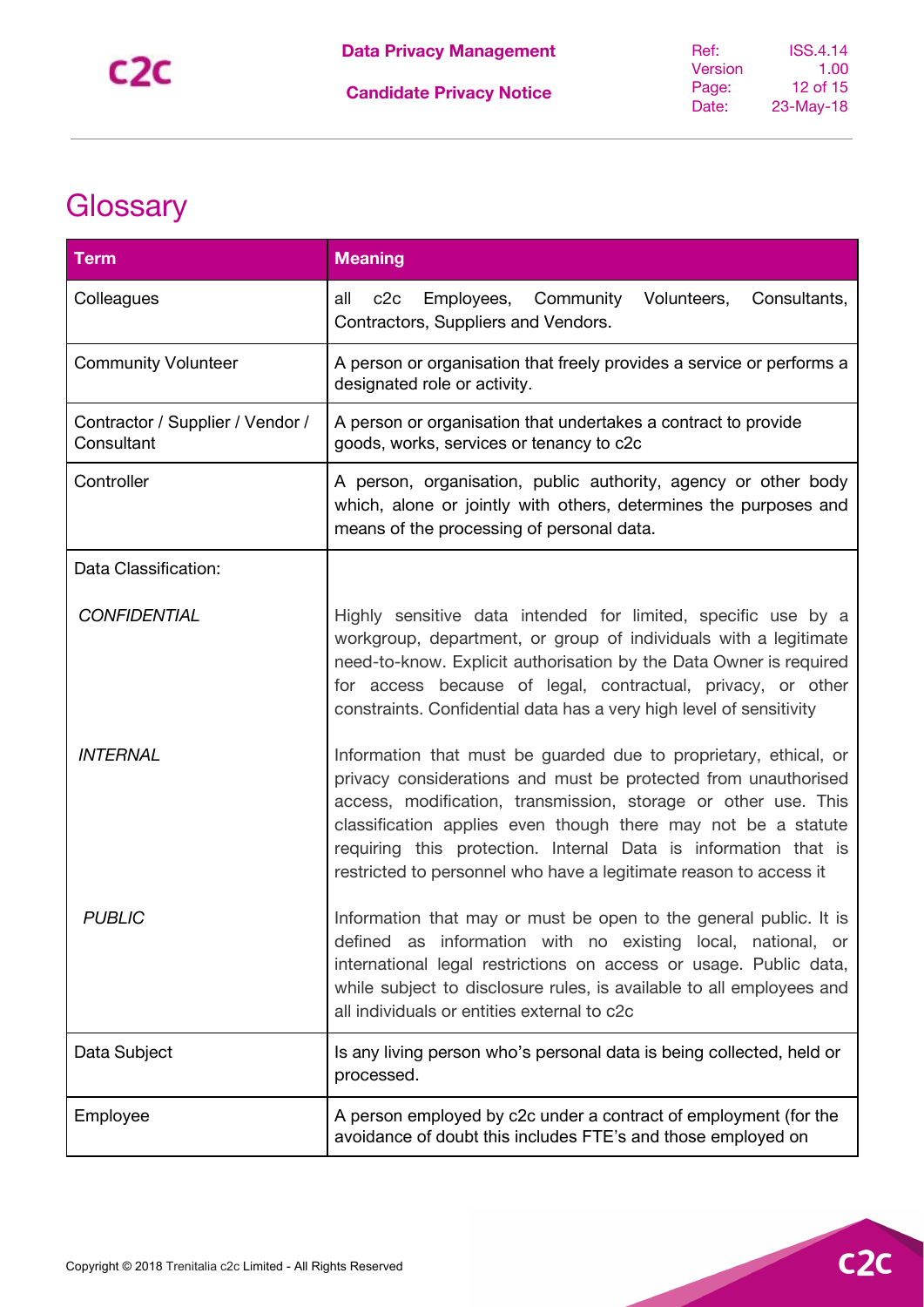

| Ref:    | ISS.4.14  |
|---------|-----------|
| Version | 1.00      |
| Page:   | 13 of 15  |
| Date:   | 23-May-18 |

|                                            | fixed term contracts, but not those employed through consultancy<br>agreements)                                                                                                                                                                                                                                                                                                |  |
|--------------------------------------------|--------------------------------------------------------------------------------------------------------------------------------------------------------------------------------------------------------------------------------------------------------------------------------------------------------------------------------------------------------------------------------|--|
| Information Commissioner's<br>Office (ICO) | The UK's independent authority set up to uphold information rights<br>in the public interest, promoting openness by public bodies and<br>data privacy for individuals.                                                                                                                                                                                                         |  |
| "Need to Know" Principle                   | The "Need to Know" principle pertains to Protectively Marked<br>Material that Colleagues will need to have access to, or modify in<br>order to carry out their roles within the organisation. Colleagues<br>who do not have "Need to Know" shall be prohibited from<br>accessing and processing such material.                                                                 |  |
| Personal Data                              | Any information relating to a living individual who can be identified<br>from that information – either on its own or when put together with<br>other information that c2c holds. This includes any expression of<br>opinions about the individual and any intentions of any person in<br>respect of the individual.<br>For example, names, addresses, telephone numbers, CCTV |  |
|                                            | images, photographs, etc.                                                                                                                                                                                                                                                                                                                                                      |  |
| Processing                                 | Collecting, obtaining, recording or holding the information or data<br>or carrying out an operation or set of operations on Personal Data,<br>including, but not limited to:                                                                                                                                                                                                   |  |
|                                            | Organisation, adaptation or alteration of the data<br>Retrieval, consultation or use of the data<br>Disclosure of the data by transmission, dissemination or<br>otherwise making it available, or<br>Alignment, combination, blocking, erasure or destruction of<br>the data                                                                                                   |  |
| Role Based Access Control<br>(RBAC)        | RBAC is a method of restricting network and application access<br>based on the roles of the individual users within the business.<br>RBAC let's Colleagues have access rights to only the information<br>they need to perform their job role and prevents accessing<br>information that does not pertain to their job role.                                                    |  |
| Sensitive Personal Data                    | Includes Personal Data consisting of information relating to:                                                                                                                                                                                                                                                                                                                  |  |
|                                            | 1. Racial or ethnic origin<br><b>Political Opinions</b><br>2.<br>Religious beliefs or beliefs of a similar nature<br>3.                                                                                                                                                                                                                                                        |  |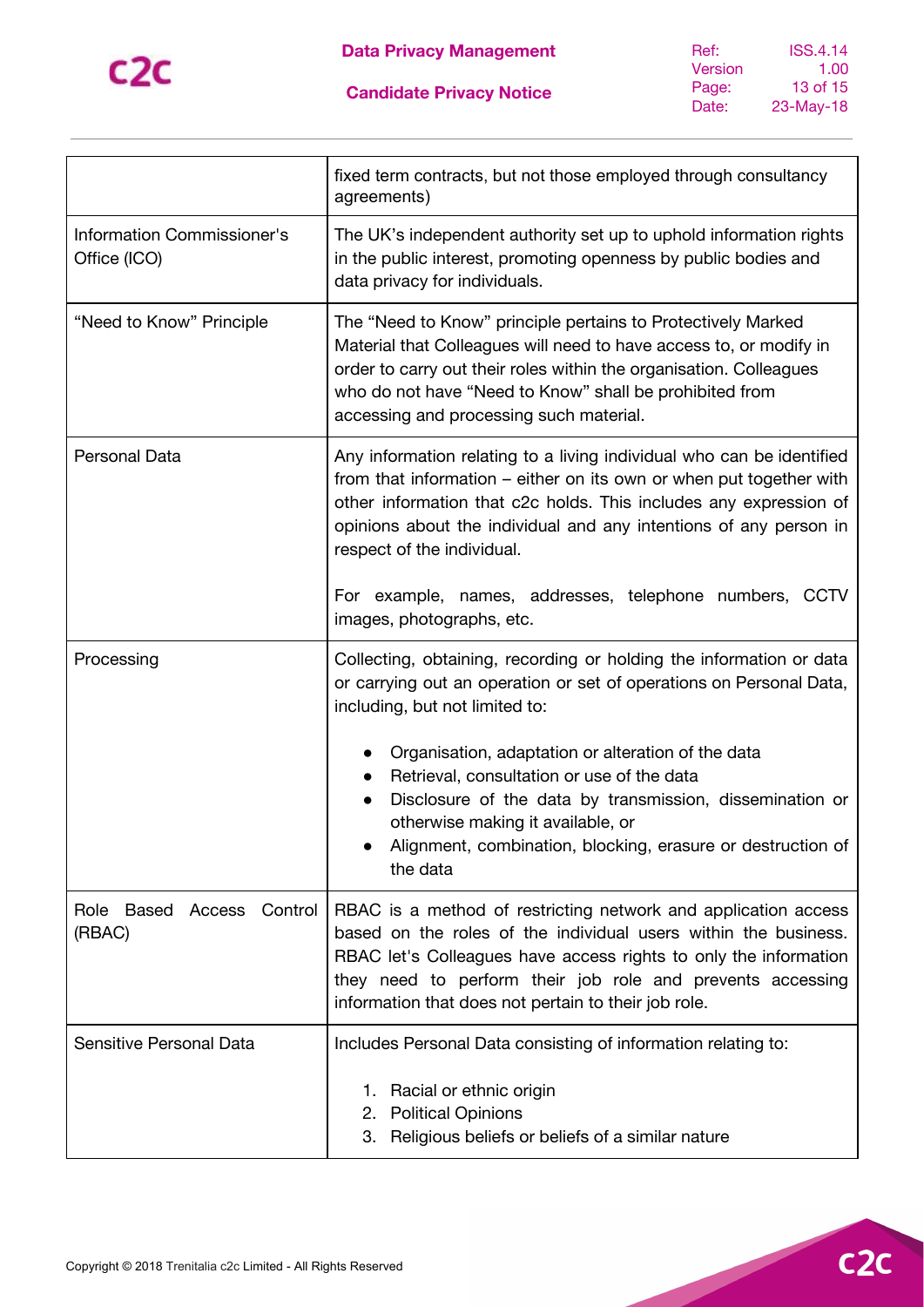

| Ref:    | ISS.4.14  |
|---------|-----------|
| Version | 1.00      |
| Page:   | 14 of 15  |
| Date:   | 23-May-18 |

| 4. Trade Union membership<br>5. Physical or mental health or condition<br>6. Sexual life<br>7. Commission or alleged commission of any criminal offence<br>8. Proceedings for any criminal offence or alleged criminal<br>offence, the disposal of such proceedings or the sentence<br>of any court in such proceedings. |
|--------------------------------------------------------------------------------------------------------------------------------------------------------------------------------------------------------------------------------------------------------------------------------------------------------------------------|
|                                                                                                                                                                                                                                                                                                                          |